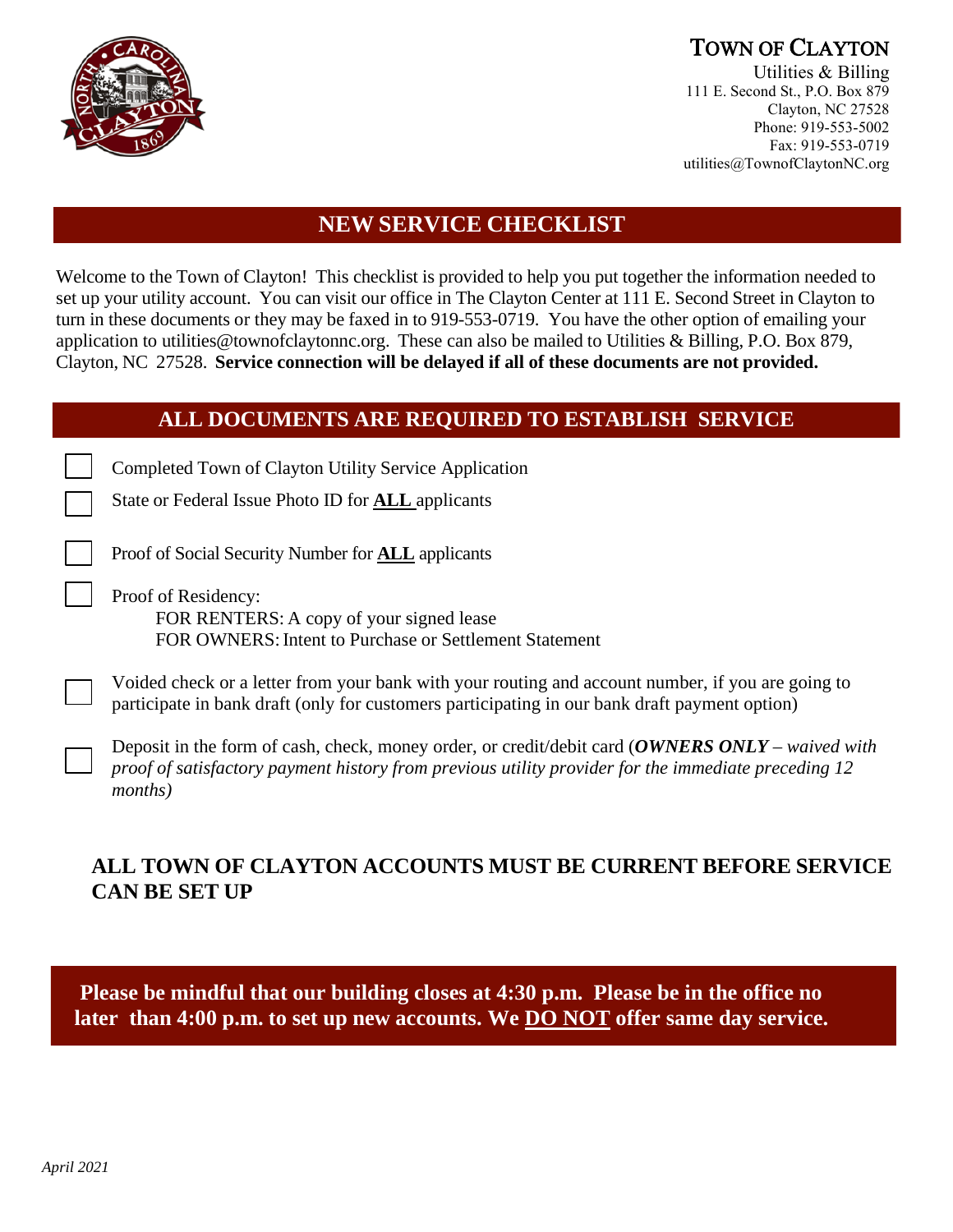

TOWN OF CLAYTON<br>Utilities & Billing 111 E. Second St., P.O. Box 879 Clayton, NC 27528 Phone: 919-553-5002 Fax: 919-553-0719 utilities@TownofClaytonNC.org

## **YOUR UTILITIES & BILLING AT A GLANCE**

#### **Payment options**

• **Bank Draft:** FREE! Never have a late fee or penalty again!

• **Online:** Save time, save gas, save a stamp! Go to our website at www.TownofClaytonNC.org and click "View & Pay My Bill" at the top of the page. There is a small convenience fee for this service. • **Mail:** Slip your payment in the envelope provided and send to P.O. Box 63024, Charlotte, NC 28263-3024

• **Outdoor Drop Box:** Want to drop off a payment 24/7 from the convenience of your car? Use our drive-up drop box located in the Horne Street parking lot of The Clayton Center. Use the box for check and money orders, but **not cash**. You'll find it on the Fayetteville Street side of the parking lot, and it's super shiny so it's hard to miss!

• **Pay in Person:** We take cash, check or money order at our Utilities & Billing Department, located on the second floor of The Clayton Center, 111 East 2nd Street. We're open during regular business hours, weekdays from 8:30 a.m. to 4:30 p.m. During that same time frame, you can drop check or money order payments off in a box located on the 2nd Street side of the building. Look for the drop box in the space between the two sets of glass double doors.

#### **Due Date, Penalties, Non Payment Collection**

• Your due date is printed on your bill.

• A 5% penalty is added to your bill the day after your due date if not paid on the due date.

• A \$50.00 disconnection penalty is added to your bill if ANY balance has not been paid in full 7 days after your due date.

• If the Town is unable to collect from a closed past due account within 60 days, we will use an outside collection company. Please be advised that these companies report to the 3 credit reporting agencies.

• If the Town must pursue collections for an unpaid balance, we can collect from your NC State Income Tax Refund.

### **Returned Checks/Drafts**

• The Town's returned check/draft fee is \$25.00.

• The Town's will contact you at the phone number on the account (please keep your phone numbers current). If we cannot contact you by phone we will put an orange door hanger on your door to notify you of the returned item.

• You will have 48 hours to pay the returned amount plus the \$25.00 fee. If you do not make a payment within the 48 hours, your services **will be** disconnected.

• A 2nd returned check will make you "cash only", meaning that the Town will only accept cash, money order, cashier's check, or debit card/credit card as types of payments.

• A 2nd returned draft will get you removed from the bank draft plan and you could be required to pay an additional deposit, due immediately.

• A returned check for a deposit results in an immediate disconnection without benefit of prior notification.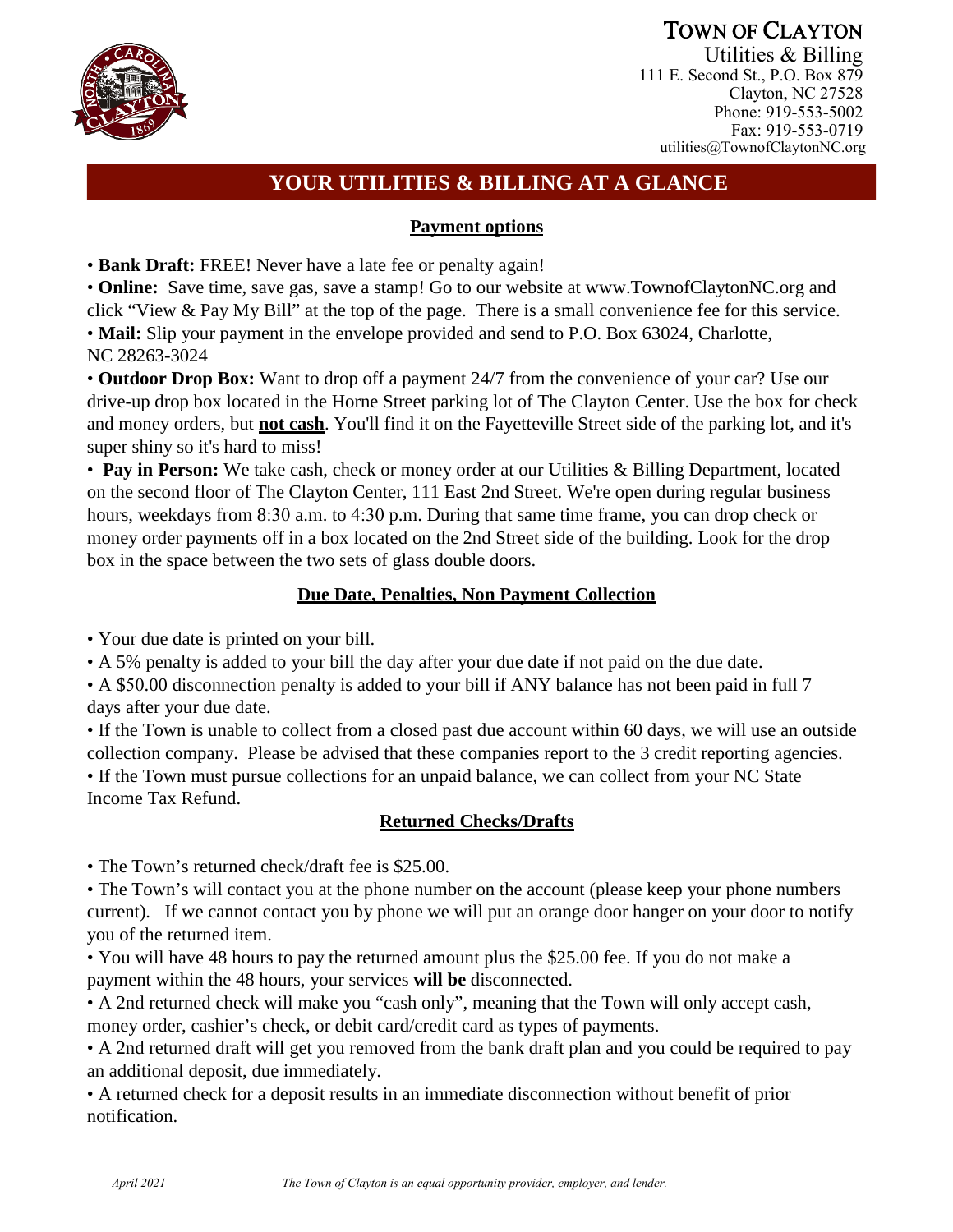

| <b>OFFICIAL USE ONLY</b> |                   |
|--------------------------|-------------------|
| SS# Verified             | Photo ID Verified |
| Lease/HUD                | Deposit Paid      |

111 E. Second St., P.O. Box 879 Clayton, NC 27528 Phone: 919-553-5002 Fax: 919-553-0719 utilities@TownofClaytonNC.org

## **RESIDENTIAL UTILITY SERVICE APPLICATION**

| ___ YES - I want free e-billing! ____ NO - Mail my bill to my home.                                            |                                                                                                                |  |
|----------------------------------------------------------------------------------------------------------------|----------------------------------------------------------------------------------------------------------------|--|
|                                                                                                                | $\begin{array}{ccc} \end{array}$ RENT $\begin{array}{ccc} & & \end{array}$ OWN                                 |  |
|                                                                                                                |                                                                                                                |  |
|                                                                                                                |                                                                                                                |  |
| <b>Applicant Information:</b>                                                                                  | Co-Applicant Information:                                                                                      |  |
| Name: 2008. 2010. 2010. 2010. 2010. 2010. 2010. 2010. 2010. 2010. 2011. 2012. 2012. 2012. 2012. 2013. 2014. 20 |                                                                                                                |  |
|                                                                                                                |                                                                                                                |  |
|                                                                                                                |                                                                                                                |  |
|                                                                                                                |                                                                                                                |  |
|                                                                                                                |                                                                                                                |  |
|                                                                                                                |                                                                                                                |  |
| Have you or any other occupant at this address ever had a utility account with the Town?                       |                                                                                                                |  |
| Yes, please state address:                                                                                     |                                                                                                                |  |
|                                                                                                                |                                                                                                                |  |
|                                                                                                                |                                                                                                                |  |
|                                                                                                                | Did you leave owing a balance to this utility provider and if so, how much? __________________________________ |  |
|                                                                                                                |                                                                                                                |  |

\*Email addresses are used to send reminders about payment being due. You acknowledge that by not providing the Town with an email address, your bill will serve as your final notice. This means you will not receive further information regarding late payments or disconnections. You certify that you are eighteen years of age or older, that the above information is accurate, and that you will be responsible for payment of the entire bill upon termination of service. Additionally, if the Town determines that you or any other occupant at this address owes past due balances to the Town, you/we will be responsible for payment of those balances and any associated fees. You have had an opportunity to review a copy of the Town's cut-off policy and are subject to the Town's Utility Policy as currently in effect. The account is subject to immediate disconnection without notice if the deposit and connect fee is returned for insufficient funds or if the Town discovers delinquent past due balances from prior accounts. You further agree, in order for us to service your account or to collect any amounts you may owe, we may contact you by telephone at any telephone number associated with your account, including wireless telephone numbers, which could result in charges to you. We may also contact you by sending text messages or emails, using any email address you provide us. Methods of contact may include using pre-recorded or artificial voice messages and/or the use of an automatic dialing device as, applicable.

I/We have read this disclosure and agree that the town of Clayton may contact me/us as described above.

| Signature | Date |
|-----------|------|
| Signature | Date |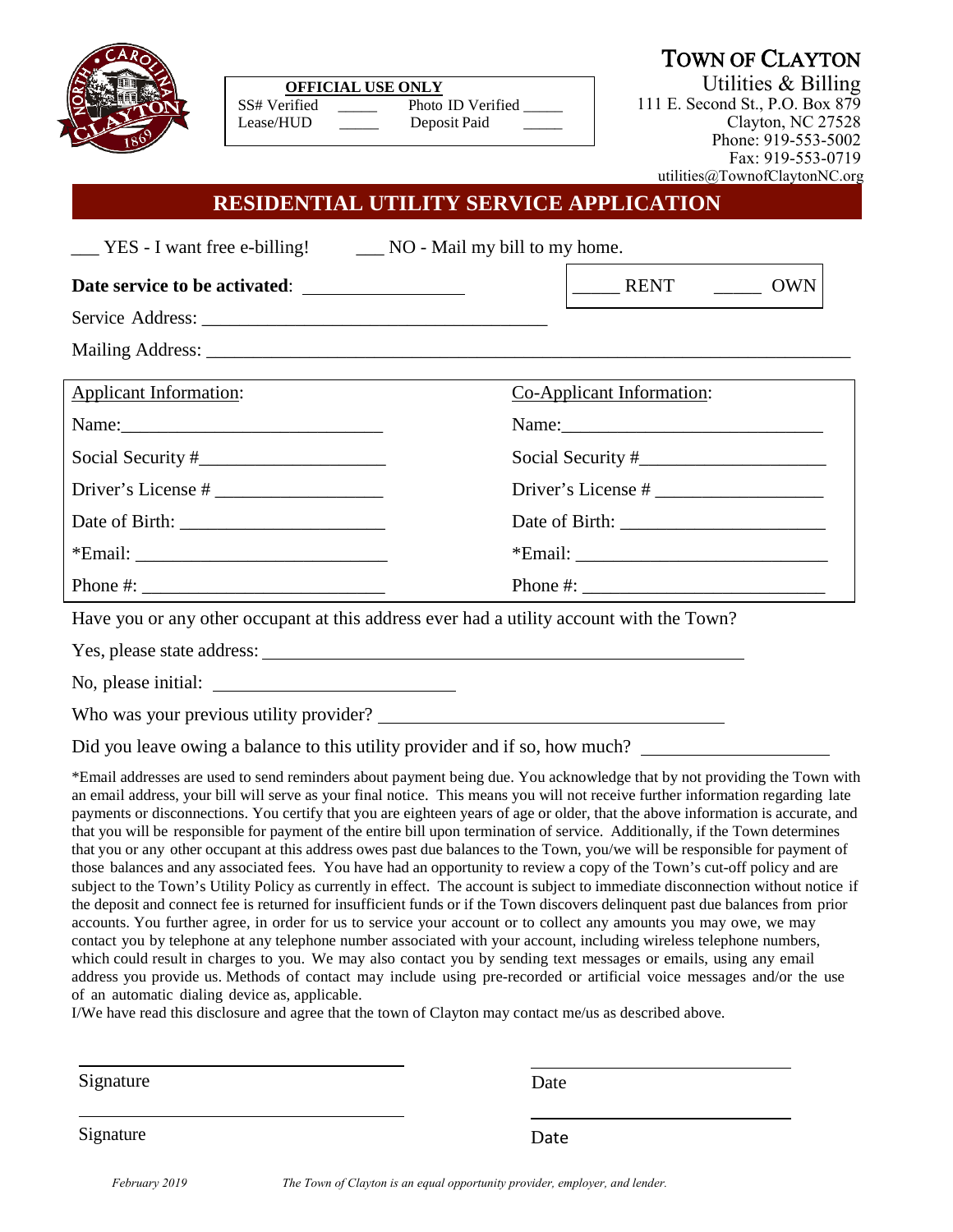

Account # \_\_\_\_\_\_\_\_\_\_\_\_\_\_\_\_\_\_\_

**TOWN OF CLAYTON**<br>Utilities & Billing

111 E. Second St., P.O. Box 879 Clayton, NC 27528 Phone: 919-553-5002 Fax: 919-553-0719 utilities@TownofClaytonNC.org

# **RESIDENTIAL UTILITY DEPOSIT INFORMATION**

- **A. Account History Waiver**: **PROPERTY OWNERS ONLY** Customer must provide at time of establishing service: proof of social security number, valid photo ID and a **letter of credit** from current utility provider demonstrating good payment history defined as: **no** late payments, **no** returned checks, **no** returned drafts and **no** disconnects for nonpayment within the immediate preceding 12 months.\*
- **B. Deposit without Account History Waiver**: Customer must provide at time of establishing service: proof of social security number, valid photo ID and deposit (listed below);

| <b>TOTAL</b>               | \$50-400 |
|----------------------------|----------|
| Irrigation (if applicable) | \$50     |
| Sewer                      | \$50     |
| Water                      | \$50     |
| Electric                   | \$250    |

Home Owners: The deposit shall be refunded by written request after 12 months of demonstrated good payment history defined as: no late payments, no returned checks, no returned drafts and no disconnects for nonpayment within the first 12 months of service.

Renters: All renters shall have their deposit applied to the balance of the account at closing prior to any refunds being issued.

If the utility account is closed, either by customer choice or due to non-payment, the deposit will be applied to the balance prior to any refunds being issued.

**C. High Risk Deposit**: Customer must provide at time of establishing service: valid photo ID and deposit (listed below); the customer declines to provide proof of social security number.

| Electric                   | \$800      |
|----------------------------|------------|
| Water                      | \$120      |
| Sewer                      | \$120      |
| Irrigation (if applicable) | \$120      |
| <b>TOTAL</b>               | \$120-1160 |

The deposit shall only be refunded, net of any outstanding bill, at the time of account closing.

### **NO EXCEPTIONS**

I, \_\_\_\_\_\_\_\_\_\_\_\_\_\_\_\_\_\_\_\_, have read the above information and elect deposit option \_\_\_\_\_\_\_.

 Customer's printed name \*I understand that I may be required to pay an additional higher deposit, establish a new deposit, or reestablish a deposit after my original deposit has been refunded if any or all of the following conditions apply to my account: disconnection for nonpayment, failure to honor payment arrangement, returned checks/drafts, meter tampering, and/or falsification of information provided on service application. Under these terms, the deposit must be paid immediately or disconnection may occur.

Customer's Signature Service Address

Town of Clayton Witness Signature Date

\_\_\_\_\_\_\_\_\_\_\_\_\_\_\_\_\_\_\_\_\_\_\_\_\_\_\_\_\_\_\_\_ \_\_\_\_\_\_\_\_\_\_\_\_\_\_\_\_\_\_\_\_\_\_\_\_\_\_\_\_\_\_\_\_

\_\_\_\_\_\_\_\_\_\_\_\_\_\_\_\_\_\_\_\_\_\_\_\_\_\_\_\_\_\_\_\_ \_\_\_\_\_\_\_\_\_\_\_\_\_\_\_\_\_\_\_\_\_\_\_\_\_\_\_\_\_\_\_\_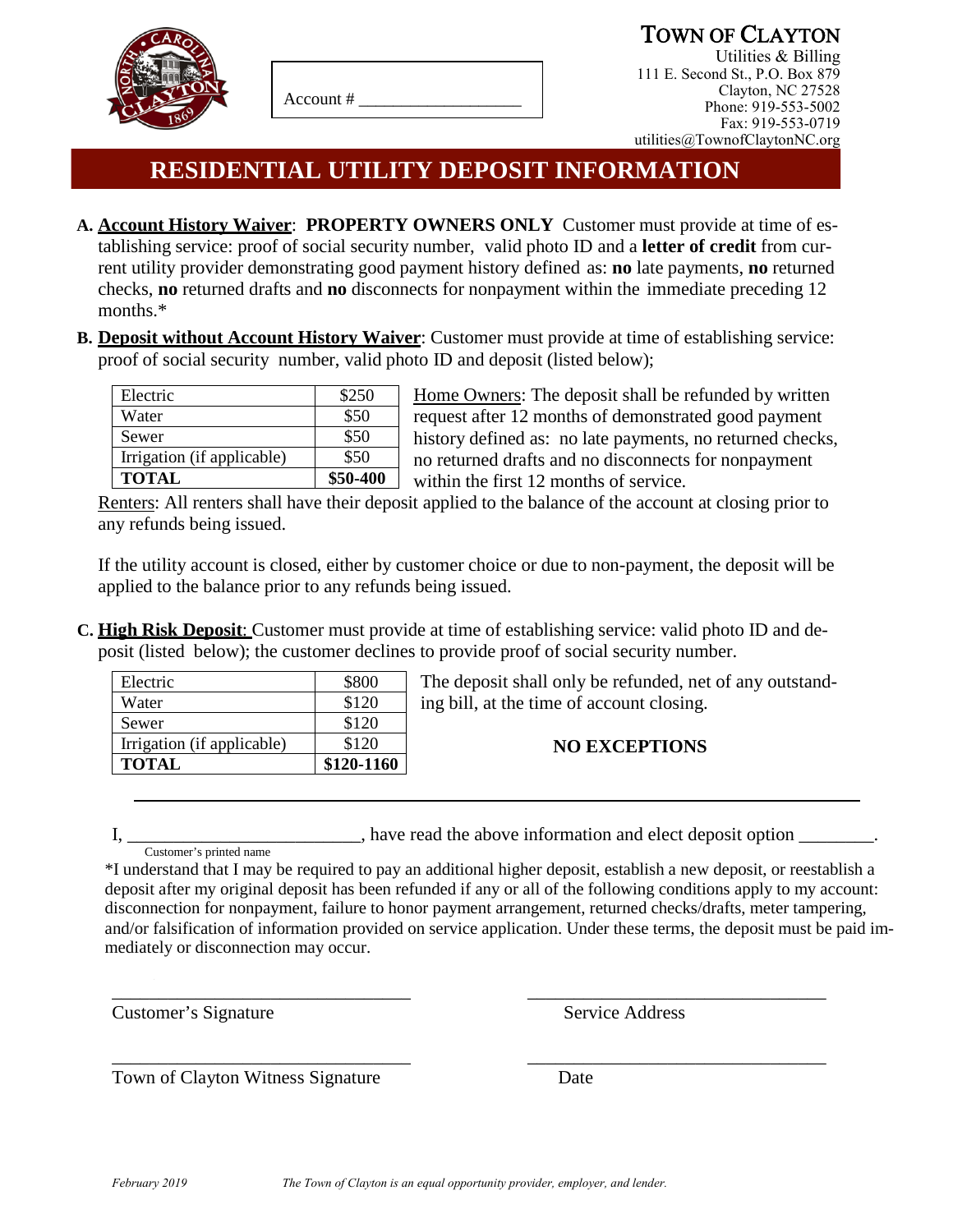

# TOWN OF CLAYTON<br>Utilities & Billing

111 E. Second St., P.O. Box 879 Clayton, NC 27528 Phone: 919-553-5002 Fax: 919-553-0719 utilities@TownofClaytonNC.org

Account # \_\_\_\_\_\_\_\_\_\_\_\_\_\_\_\_\_\_\_

## **BANK DRAFT AUTHORIZATION**

The Town of Clayton offers customers the **FREE** convenience of paying monthly utility bills via draft from a checking account. Participants will continue to receive their monthly bill and will have their account drafted on a scheduled due date. If you would like to take advantage of this **FREE** service, please complete this application and return it to the Customer Service Department. We will process your request as quickly as possible.

| New Bank Draft Authorization                                                                                                                                     | Change in Account Number or Bank                                           |                                                                              |                                                                              |
|------------------------------------------------------------------------------------------------------------------------------------------------------------------|----------------------------------------------------------------------------|------------------------------------------------------------------------------|------------------------------------------------------------------------------|
| <b>Cycle 1: DATE TO DRAFT ACCOUNT</b><br><b>Cycle 2: DATE TO DRAFT ACCOUNT</b><br><b>Cycle 3: DATE TO DRAFT ACCOUNT</b><br><b>Cycle 4: DATE TO DRAFT ACCOUNT</b> | 8 <sup>th</sup><br>15 <sup>th</sup><br>15 <sup>th</sup><br>8 <sup>th</sup> | 15 <sup>th</sup><br>22 <sup>nd</sup><br>22 <sup>nd</sup><br>22 <sup>nd</sup> | 22 <sup>nd</sup><br>29 <sup>th</sup><br>29 <sup>th</sup><br>29 <sup>th</sup> |
| Name of Customer:                                                                                                                                                |                                                                            |                                                                              |                                                                              |
| Service Address:                                                                                                                                                 |                                                                            |                                                                              |                                                                              |
| Phone #: $(home)$                                                                                                                                                | (alternate)                                                                |                                                                              |                                                                              |
| Please attach a voided check here.<br>** Deposit slips cannot be processed **                                                                                    |                                                                            |                                                                              |                                                                              |
|                                                                                                                                                                  |                                                                            |                                                                              |                                                                              |

I hereby authorize the Town of Clayton to draft my utility payments and initiate credit entries or such adjusting entries, either Debits or Credits, which are necessary for corrections or adjustments from the account and bank I have indicated above. This authorization is to remain in full force and effect until the Town receives a new written agreement from me. I understand that cancellation of bank draft will require a thirty (30) day prior written notice to the Town. I understand that drafts not honored by my financial institution shall be treated in the same manner as a returned check, and shall be subject to all applicable fees and charges. I further understand that as is the policy with returned checks, if I have two returned drafts within a twelve month period, I shall be removed from draft payment, and shall be required to pay in cash, certified check or credit card. I hereby certify that I will notify the Customer Service department immediately of any changes in my depository relationship with my financial institution that shall affect this draft agreement. I am also aware Customer Service will need 30 days notice if I should need to change my draft date.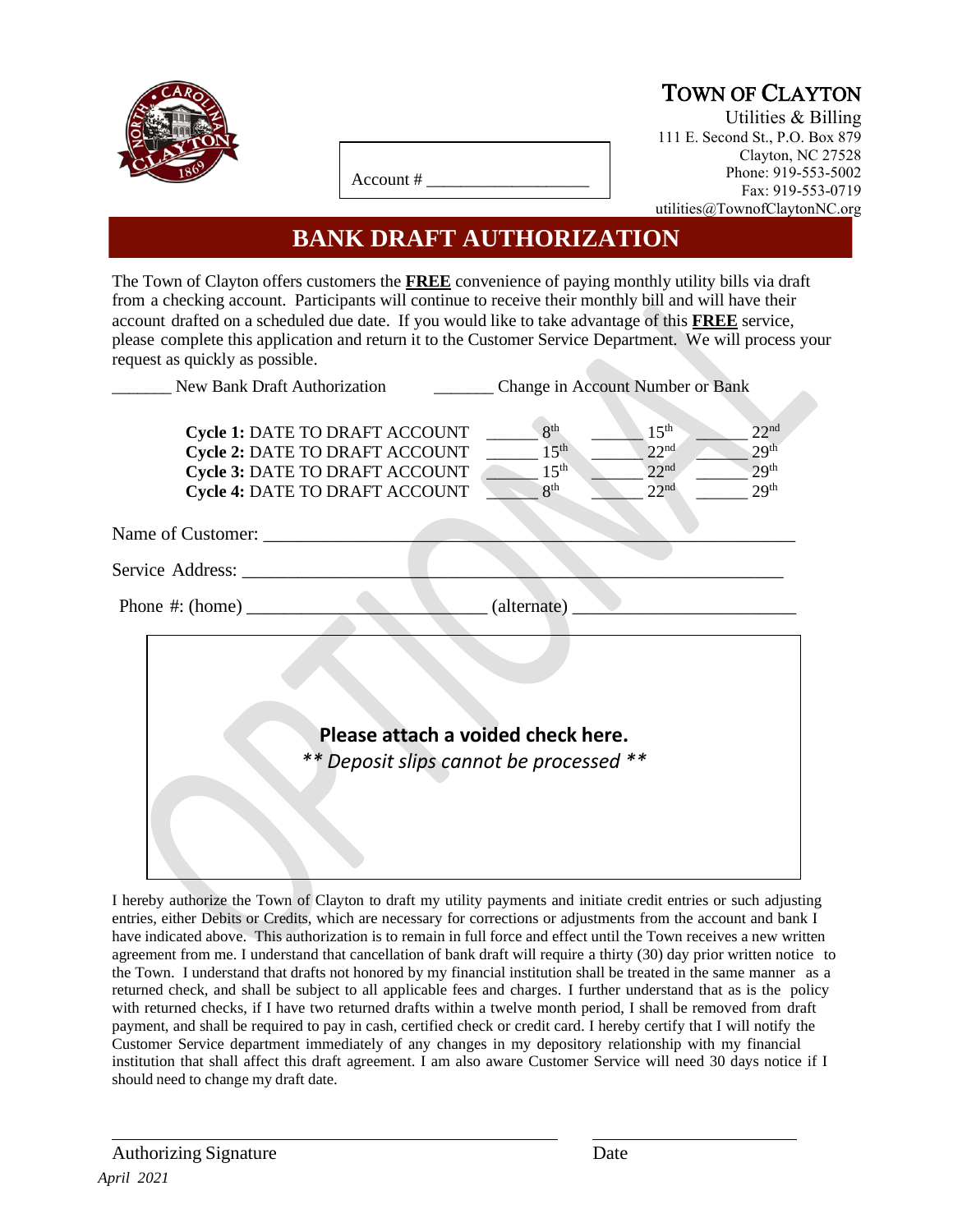

I choose to **OPT OUT** of the Energy Savings Program Signature:

Account Number:

## TOWN OF CLAYTON

Utilities & Billing 111 E. Second St., P.O. Box 879 Clayton, NC 27528 Phone: 919-553-5002 Fax: 919-553-0719 utilities@TownofClaytonNC.org

#### **ENERGY SAVINGS PROGRAM**

| <b>Customer Name:</b> |         |  |
|-----------------------|---------|--|
|                       |         |  |
|                       |         |  |
| Phone:                | E-Mail: |  |

#### **Owner Agreement:**

I request that Load Management controls be installed on my home for the purpose of controlling the following **ELECTRIC** appliances:

Water Heater **Water Heater Water Heat Pump / Heat Strips** 

AC Compressor (25% Program  $= 15$ min/hr)

#### **Please note: GAS appliances are not eligible for the Load Management Program**

|                           | Through participation in the program, I will receive related credits on my monthly utility bill: |
|---------------------------|--------------------------------------------------------------------------------------------------|
| Electric Water Heater:    | \$5.00/month (January thru December)                                                             |
| Heat Pump/Heat Strips:    | \$12.00/month (December thru March)                                                              |
| $AC$ Compressor $-25\%$ : | \$6.00/month (June thru September)                                                               |

I agree for the Load Management Switch to remain connected for a minimum of one year from date of installation. If controls are disconnected or removed prior to the one-year period, customer will forfeit credits and the Town will require customer to refund credits earned: Exception: If customer moves to another location either in the Town or outside, no refund will be assessed.

| Signature:          | Date: |
|---------------------|-------|
|                     |       |
| <b>TOC Witness:</b> | Date: |

#### **Landlord/Tenant Agreement:**

I give the Town of Clayton permission to install Load Management equipment on my property for the purpose of controlling the operation of my electric devices during peak hours OR tenant the option to Opt Out of the program.

| Landlord Name: <u>New York: New York: New York: New York: New York: New York: New York: New York: New York: New York: New York: New York: New York: New York: New York: New York: New York: New York: New York: New York: New Yo</u> |                       |  |
|--------------------------------------------------------------------------------------------------------------------------------------------------------------------------------------------------------------------------------------|-----------------------|--|
|                                                                                                                                                                                                                                      |                       |  |
|                                                                                                                                                                                                                                      |                       |  |
|                                                                                                                                                                                                                                      |                       |  |
|                                                                                                                                                                                                                                      | Date: $\qquad \qquad$ |  |